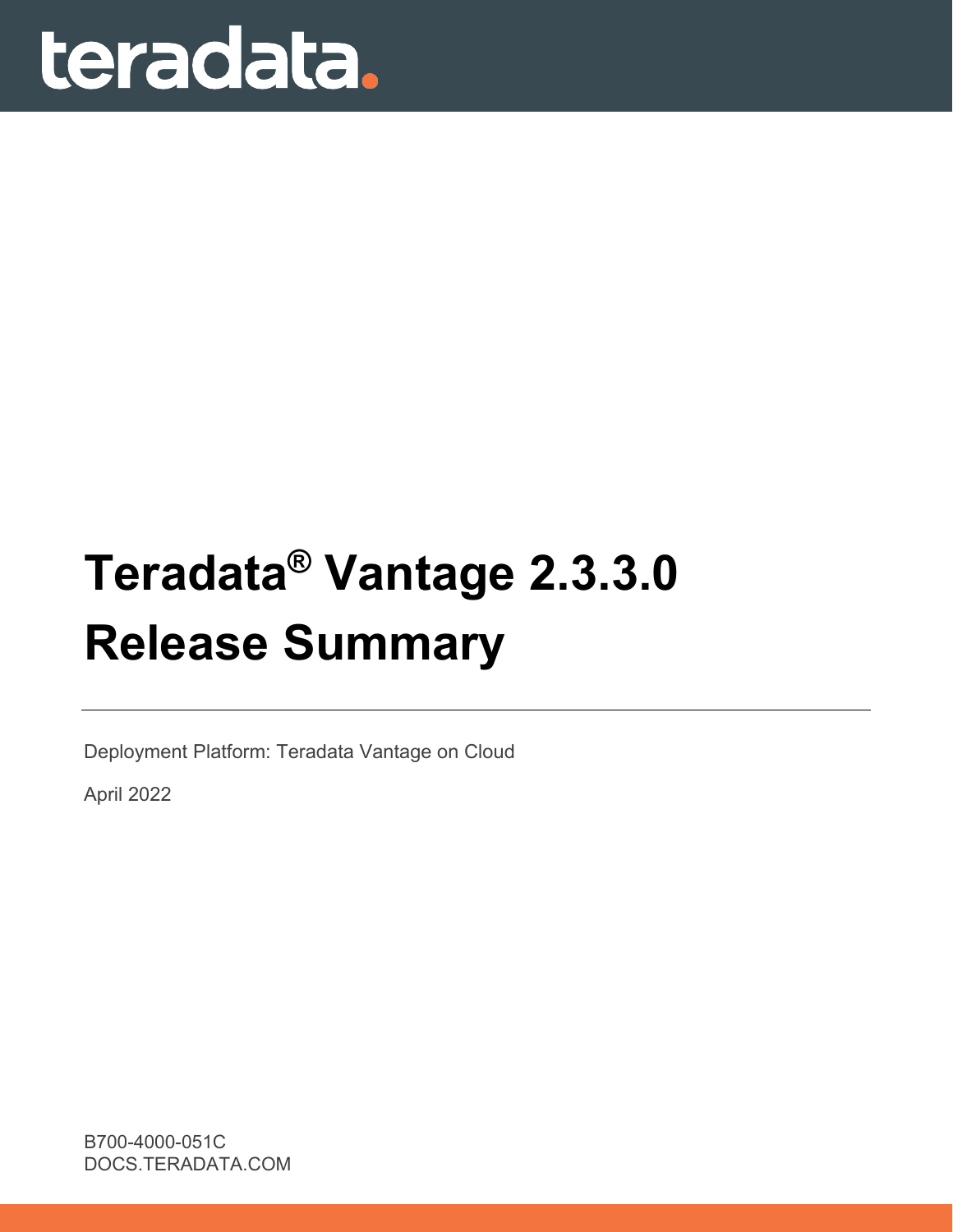## **Copyright and Trademarks**

Copyright © 2022 by Teradata. All Rights Reserved.

All copyrights and trademarks used in Teradata documentation are the property of their respective owners. For more information, see [Trademark Information](https://docs.teradata.com/access/sources/dita/map?dita:mapPath=wbc1537988759565.ditamap).

#### **Product Safety**

| Safety type    | <b>Description</b>                                                                                                                                    |
|----------------|-------------------------------------------------------------------------------------------------------------------------------------------------------|
| <b>NOTICE</b>  | Indicates a situation which, if not avoided, could result in damage to<br>property, such as to equipment or data, but not related to personal injury. |
| <b>CAUTION</b> | Indicates a hazardous situation which, if not avoided, could result in minor<br>or moderate personal injury.                                          |
| <b>WARNING</b> | Indicates a hazardous situation which, if not avoided, could result in death<br>or serious personal injury.                                           |

#### **Warranty Disclaimer**

**Except as may be provided in a separate written agreement with Teradata or required by applicable law, the information contained in this document is provided on an "as-is" basis, without warranty of any kind, either express or implied, including the implied warranties of merchantability, fitness for a particular purpose, or noninfringement.**

The information contained in this document may contain references or cross-references to features, functions, products, or services that are not announced or available in your country. Such references do not imply that Teradata Corporation intends to announce such features, functions, products, or services in your country. Please consult your local Teradata Corporation representative for those features, functions, products, or services available in your country.

The information contained in this document may be changed or updated by Teradata at any time without notice. Teradata may also make changes in the products or services described in this information at any time without notice.

## **Feedback**

To maintain the quality of our products and services, email your comments on the accuracy, clarity, organization, and value of this document to: [docs@teradata.com](mailto:docs@teradata.com).

Any comments or materials (collectively referred to as "Feedback") sent to Teradata Corporation will be deemed nonconfidential. Without any payment or other obligation of any kind and without any restriction of any kind, Teradata and its affiliates are hereby free to (1) reproduce, distribute, provide access to, publish, transmit, publicly display, publicly perform, and create derivative works of, the Feedback, (2) use any ideas, concepts, know-how, and techniques contained in such Feedback for any purpose whatsoever, including developing, manufacturing, and marketing products and services incorporating the Feedback, and (3) authorize others to do any or all of the above.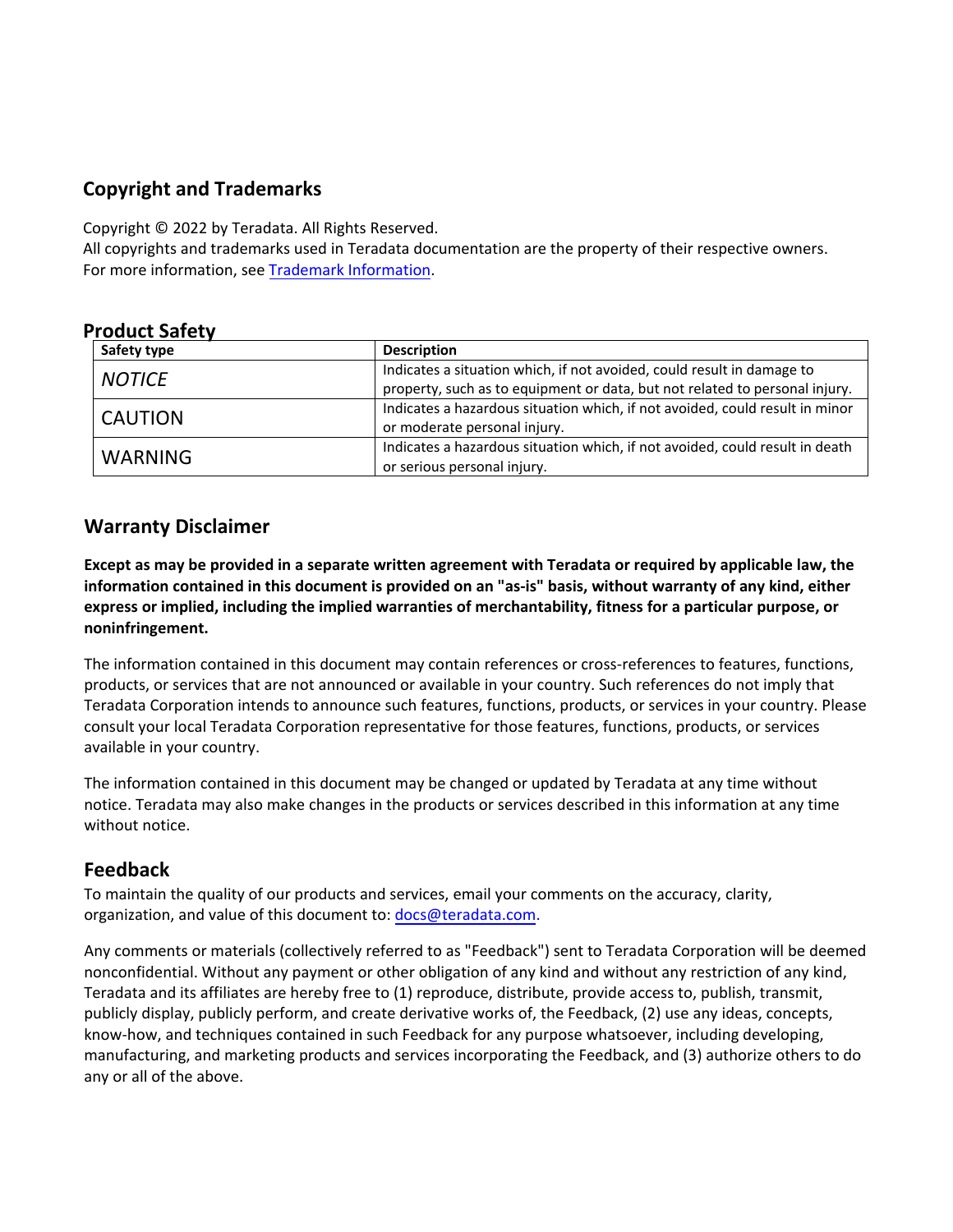Teradata Vantage™ is our flagship analytic platform offering, which evolved from our industry-leading Teradata® Database. Until references in content are updated to reflect this change, the term Teradata Database is synonymous with Teradata Vantage.

Advanced SQL Engine (was NewSQL Engine) is a core capability of Teradata Vantage, based on our best-in-class Teradata Database. Advanced SQL refers to the ability to run advanced analytic functions beyond that of standard SQL.

The following lists the fixed and known issues in this release. If you experience any of the following issues, open an incident with Teradata Customer Support and include the Reference ID in your description.

## **Compatibility Matrix**

For component compatibility information:

1. Go to [support.teradata.com](https://support.teradata.com/csm).

2. Log in.

3. Search for KB0027406.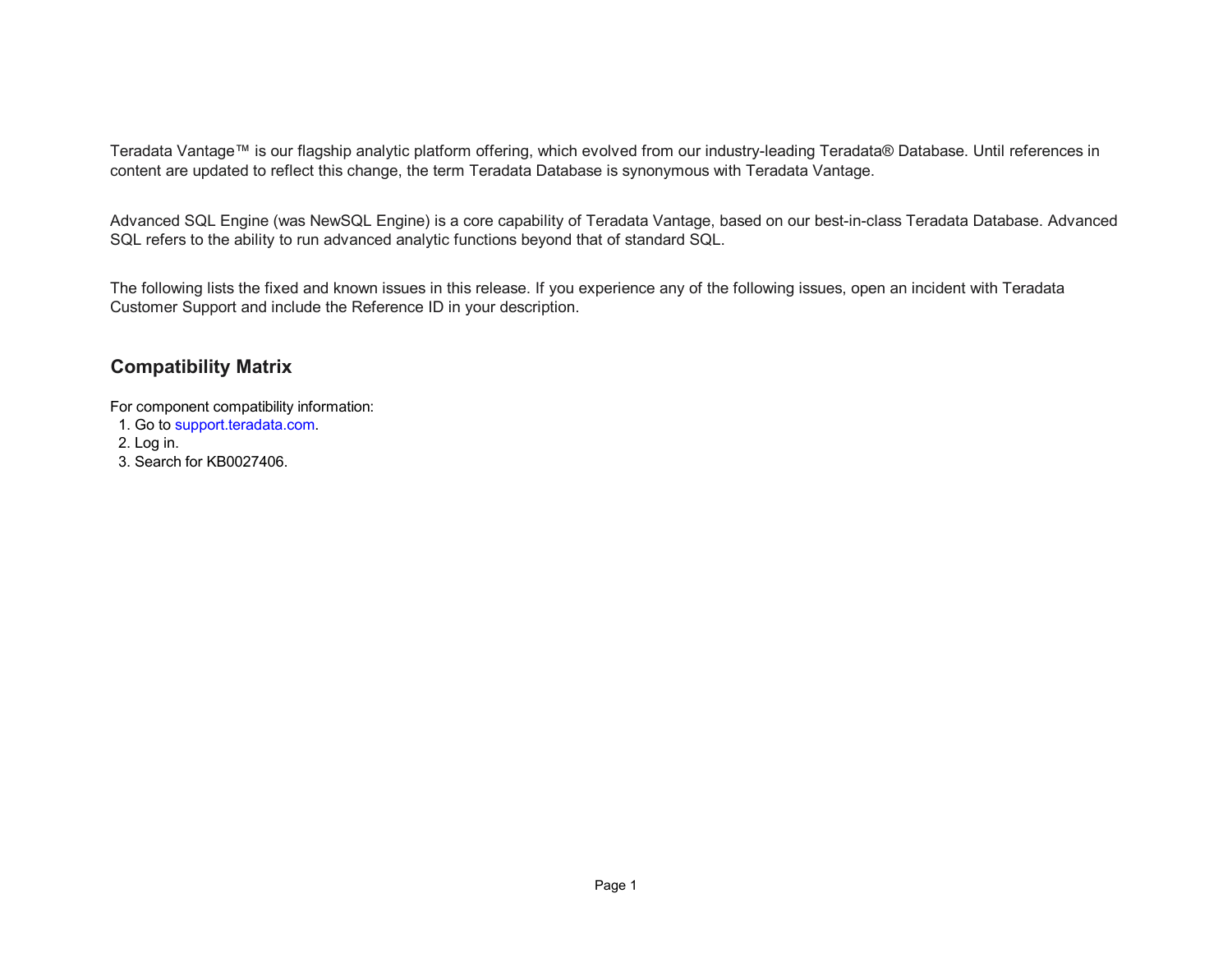#### **Key Features**

The Vantage on Cloud 2.3.3.0 release includes several new features that enables improved capability and enhanced customer experience some of which are highlighted below.

Vantage on Google Cloud and Azure platform:

1. Increased number of Access Module Processor (AMP) density options for each VM instances type supported for Vantage during initial provisioning - enabling greater cost efficiency and more performance.

2. Improvements to Mainframe Connectivity Use case allowing increased throughput performance allowing for most major production customer use-cases and seamless runtime operations such as during scaling operations.

Vantage on Azure (for our major, most-preferred offering):

1. Support for very larger scale production workloads with our 128-Node Vantage on Azure systems that provide 99.9% availability SLA.

2. Improvement to our Workload Management Capacity on Demand utility for Cloud that our customers can utilize to control the utilization of our Vantage system resources and adapt its performance as per the demand of their workloads in the Cloud.

3. Support for In-place permanent System Expansion for Vantage System - with improved CPU, Memory, parallel performance as well as IO throughput.

Vantage on Google Cloud:

1. Improvements to Node Failure Recovery mechanism to improve overall availability of the Vantage system.

#### **Fixed Issues**

#### **PDE**

| <b>Reference ID</b> | <b>Description</b>                                                                        |
|---------------------|-------------------------------------------------------------------------------------------|
| <b>PDE-17036</b>    | <b>Description:</b> The upgrade addresses the following high (CVSS >=7.0) security risks: |
|                     | l*CVE-2007-2877                                                                           |
|                     | The upgrade addresses the following medium (CVSS >=4.0) security risks:                   |
|                     | l*CVE-2007-6067                                                                           |
|                     | l*CVE-2007-4769                                                                           |
|                     | l*CVE-2007-4772                                                                           |
|                     | <b>Workaround: N/A</b>                                                                    |
|                     | Deployments: All                                                                          |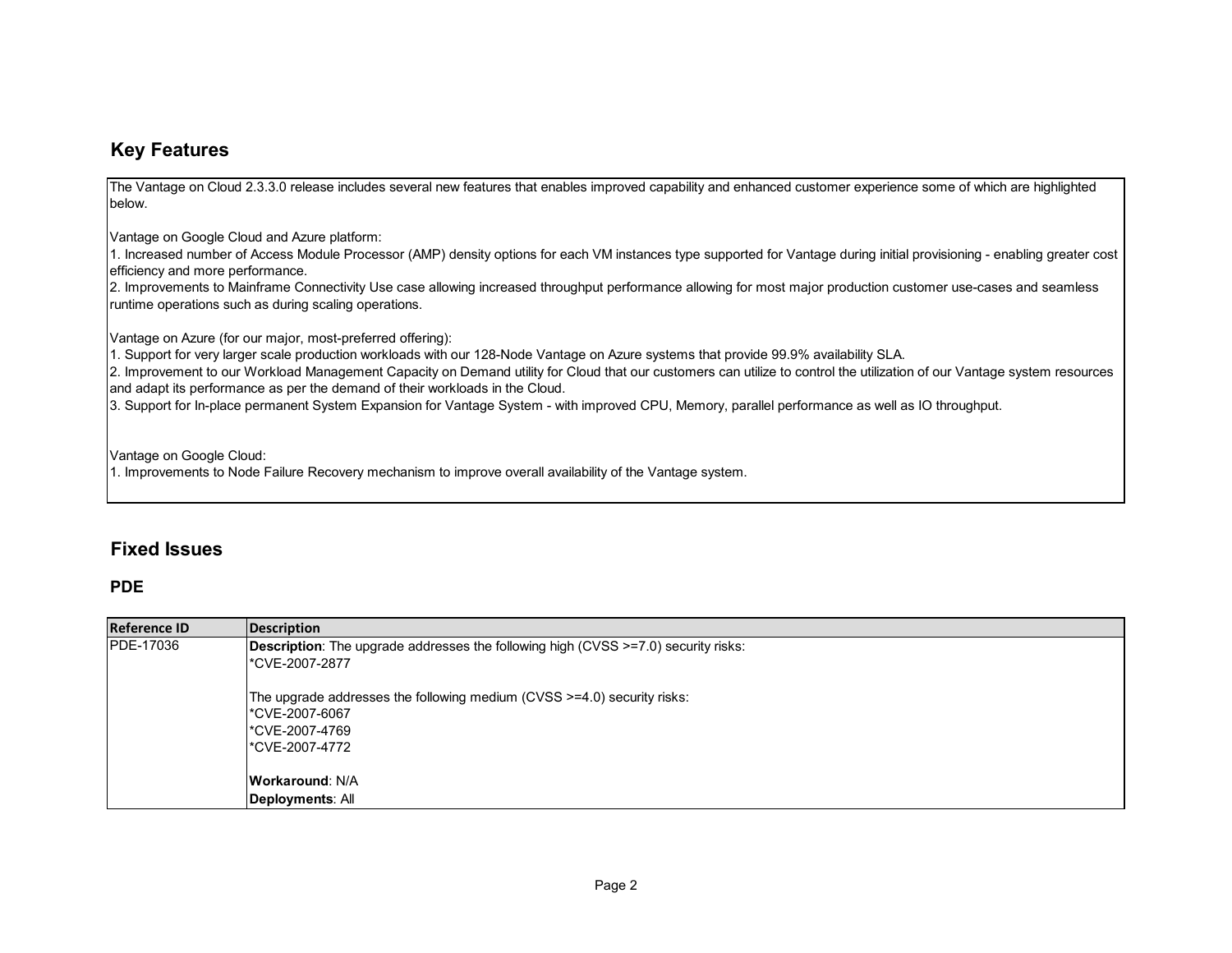## **Platform Services Intelligent Monitoring**

| <b>Reference ID</b> | Description                           |
|---------------------|---------------------------------------|
| <b>PSIM-32461</b>   | CVE-2022-21724 PostgreSQL JDBC Driver |

#### **Advanced SQL Engine**

| <b>Reference ID</b> | <b>Description</b>                                                               |
|---------------------|----------------------------------------------------------------------------------|
| <b>SQLE-2578</b>    | --TD17.10.x PDE/TVSA DRs----                                                     |
|                     |                                                                                  |
|                     | **************************** 17.10.03.09 created 02/14/2022 ******************** |
|                     |                                                                                  |
|                     |                                                                                  |
|                     | TVSA:                                                                            |
|                     | DR 196689 Priority 2                                                             |
|                     | This DR is to remove a workaround that was needed prior to DR195861 shipping.    |
|                     |                                                                                  |
|                     | PDE:                                                                             |
|                     | DR 195861 Priority 2                                                             |
|                     | Typical backtrace with 5149 error during DBS startup:                            |
|                     |                                                                                  |
|                     | #8 0x00007ffff6b68448 suterrcx() //amp/sut/suterrc.c:2398 (errcode=5149)         |
|                     | #9 0x00007ffff5f161ac filabort() //fil/fil/filabort.c:1798                       |
|                     | #10 0x00007ffff5f05001 fssbuildwmi() //fil/fss/fssbuildwmi.c:531                 |
|                     | #11 0x00007ffff5e74382 idxbldfsys() //fil/idx/idxbldfsys.c:2523                  |
|                     | #12 0x00007ffff5e9ed39 fsustartmainentry() //fil/fsu/fsustart.c:268              |
|                     | DR 196575 Priority 3                                                             |
|                     | Though pnet realloc 2 gets passed but sometimes coredump gets created.           |
|                     |                                                                                  |
|                     |                                                                                  |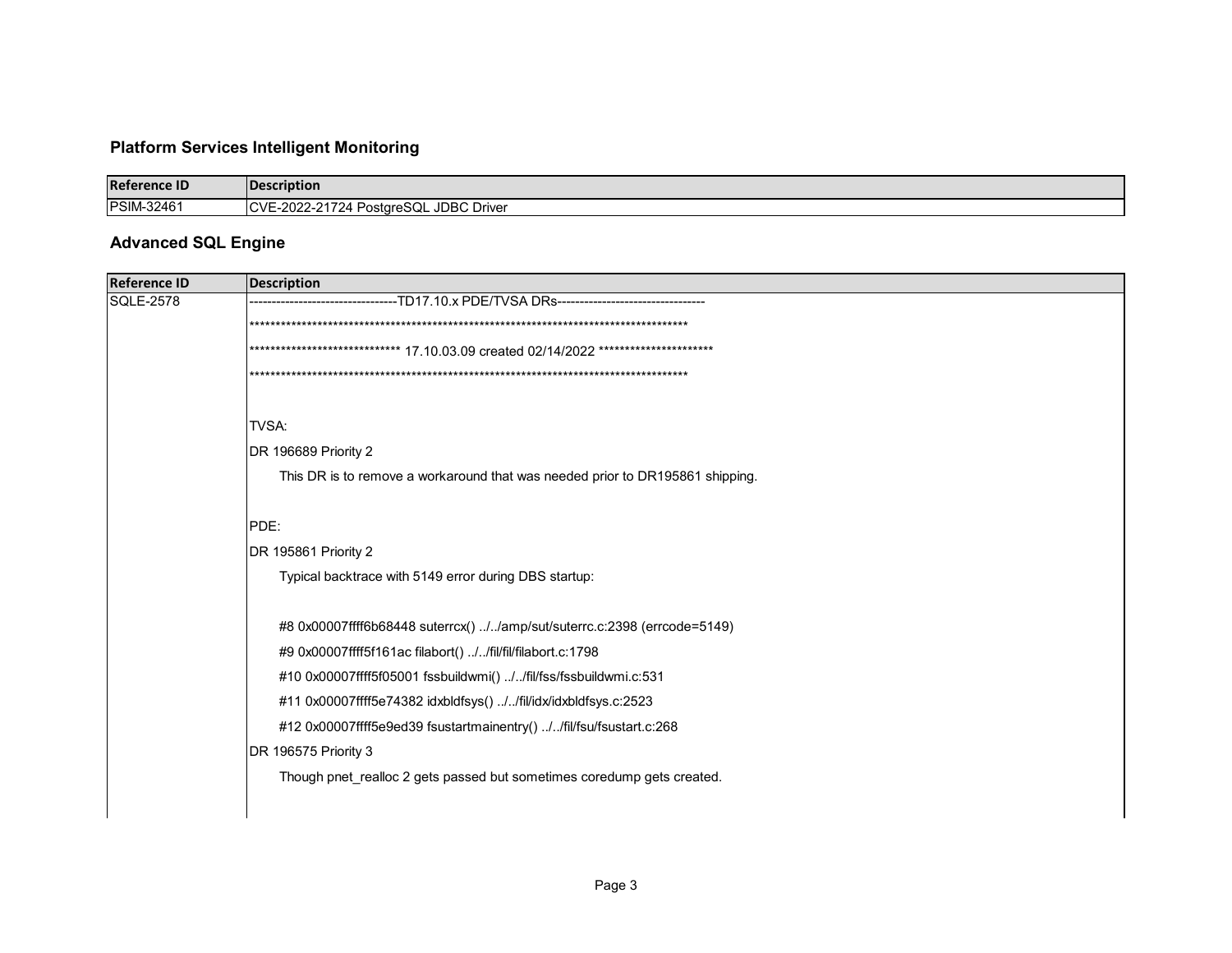DR 196682 Priority 2

Excessive' logging of sch\_ messages in syslog/DBC.SW\_Event\_Log

DR 196698 Priority 2

OPNPDE: New FSG flavor FSGINFODISCARDSPOOLCIS

DR 196889 Priority 2

Page fault at tdnrfcabort+0x228/0x720

DR 196927 Priority 2

security vulnerabilities in OPNPDE component reoprted for Tcl/Tk

-------------------------------TD17.10.x CADENCE TDBMS DRs---------------------------\*\*\*\*\*\*\*\*\*\*\*\*\*\*\*\*\*\*\*\*\*\*\*\*\*\*\*\*\*\*\*\*\*\*\*\*\*\*\*\*\*\*\*\*\*\*\*\*\*\*\*\*\*\*\*\*\*\*\*\*\*\*\*\*\*\*\*\*\*\*\*\*\*\*\*\*\*\*\*\*\*\*\*\*\*\*\*\*\*\*\*\*\*\*\*\*\*\*\*\*\*\*\*\*\*\*\*\*\*\*\*\* 17.10.03.09 created 02/14/2022 \*\*\*\*\*\*\*\*\*\*\*\*\*\*\*\*\*\*\*\*\* \*\*\*\*\*\*\*\*\*\*\*\*\*\*\*\*\*\*\*\*\*\*\*\*\*\*\*\*\*\*\*\*\*\*\*\*\*\*\*\*\*\*\*\*\*\*\*\*\*\*\*\*\*\*\*\*\*\*\*\*\*\*\*\*\*\*\*\*\*\*\*\*\*\*\*\*\*\*\*\*\*\*\*\*

DR 195861 Priority 2

Typical backtrace with 5149 error during DBS startup:

#8 0x00007ffff6b68448 suterrcx() ../../amp/sut/suterrc.c:2398 (errcode=5149)

#9 0x00007ffff5f161ac filabort() ../../fil/fil/filabort.c:1798

#10 0x00007ffff5f05001 fssbuildwmi() ../../fil/fss/fssbuildwmi.c:531

#11 0x00007ffff5e74382 idxbldfsys() ../../fil/idx/idxbldfsys.c:2523

#12 0x00007ffff5e9ed39 fsustartmainentry() ../../fil/fsu/fsustart.c:268

DR 195944 Priority 2

Incorrect row count estimations, even when collecting multi columns statistics.

DR 196286 Priority 2

 2509 crash loop in transaction recovery after restarting DBS while parallel table rebuild is running in background mode with LOG INTO option.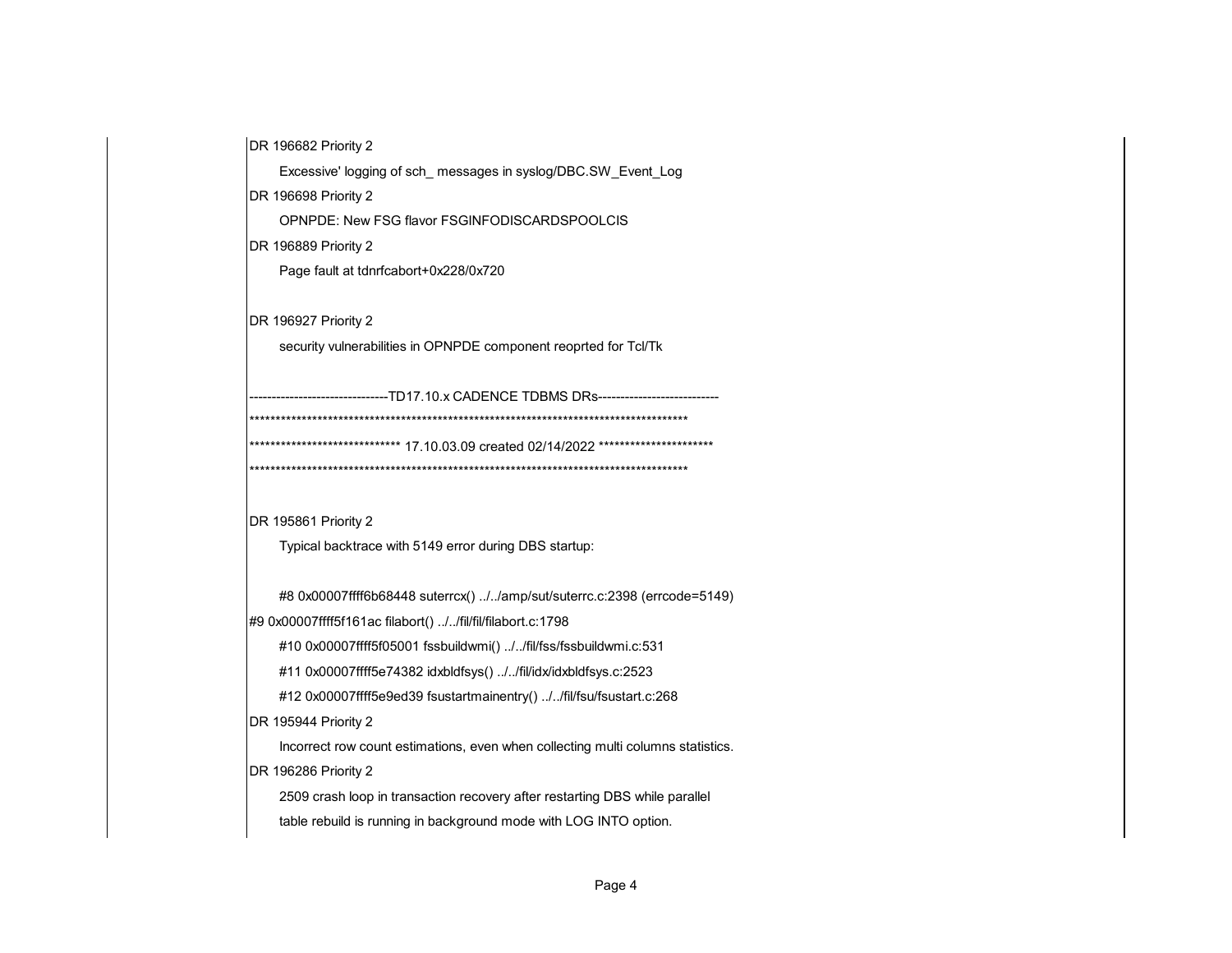DR 196330 Priority 2

 Incorrect size calculation causes Ferret to build Datablocks with slightly lower row counts which typically leads to greater total number of DB's for the same subtable.

Because Space Accounting necessarily includes Datablock overhead in its space

calculations, the aditional Datablocks would cause greater PERM space requirements.

#### DR 196421 Priority 2

Even after DSA job completed/failed, the phase status may shown as INPROGRESS in

export\_job\_status output

DR 196553 Priority 2

 DSA restore job may get hung, show wrong job status, crash DBS with AJSE enabled

DR 196754 Priority 2

Simple SELECT with TOP clause, involving STATS and UDT column (like JSON) causes error 3610.

DR 196761 Priority 2

 Database restart 10322 with 7487 Segmentation Violations snapshots due to memory corruption caused by left-over spool.

DR 196762 Priority 2

In-correctly 3523 table level access right failure may occur when we need only

column level access right when CTAS query executed and having outer join and

subquery. And subquery contains count(\*) along with expression/upper/lower in

the select list .

DR 196798 Priority 2

3610/pardie occurs for INS SEL query if target is child table, and SEL refers

foreign server object.

DR 196821 Priority 2

Execution plan with more than 32767 steps causes SegV 10416 and incorrect results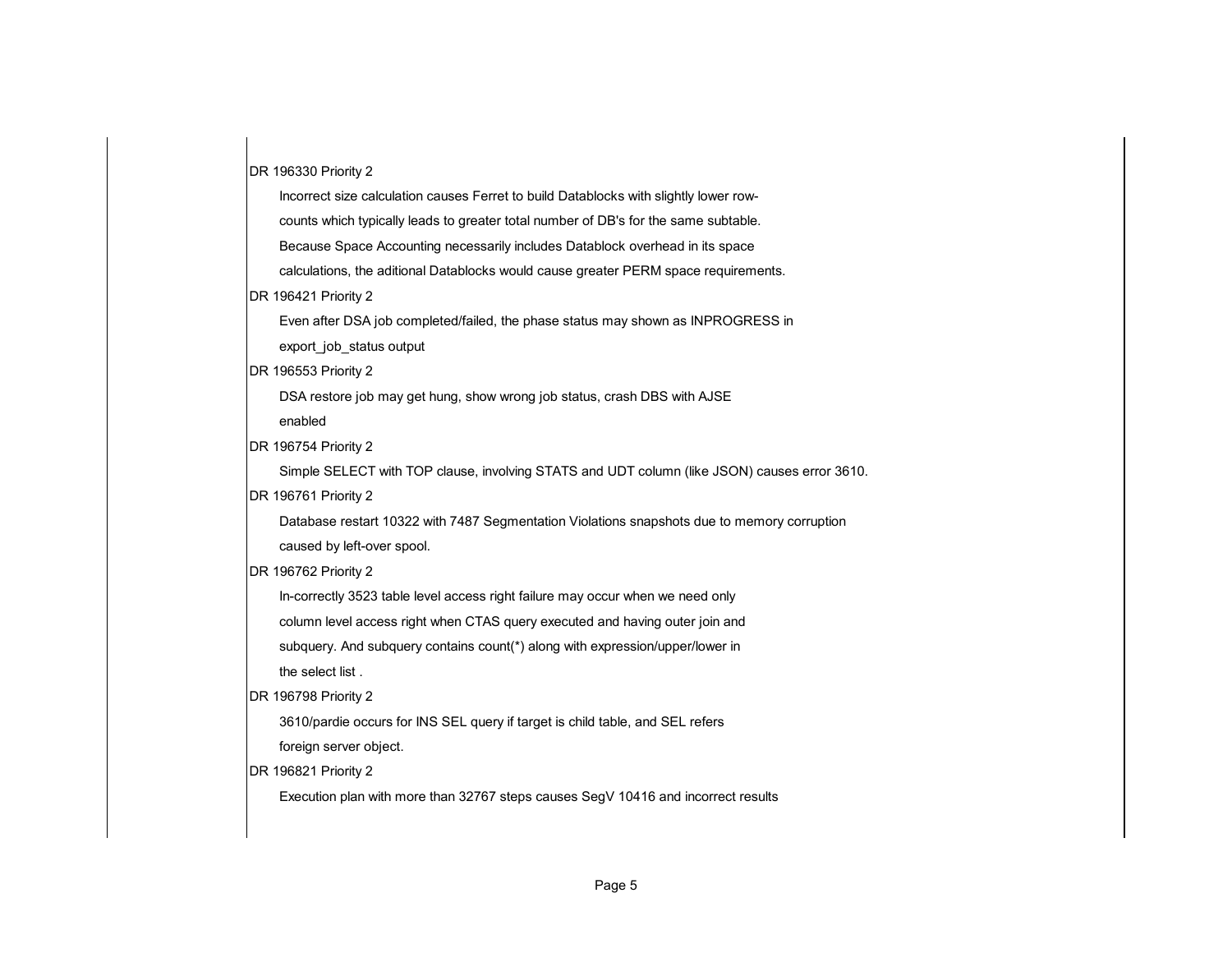DR 196826 Priority 2

 While running rebuild in parallel mode, if there is a timing window in which the target table header could be inserted by rebuild of worktable and then while rebuild of target table is trying to insert the header again. Thus we will get ERRFILDUPROWID(5005- A duplicate row-id has been detected) error along with DBS restart.

#### DR 196828 Priority 2

 System is hung due to group subsystem resource leakage for spare map tables. DR 196839 Priority 2

 When using a profile where password maxchar < minchar, modify user (no password option specified) or modify database commands fail with 5654 error.

DR 196852 Priority 2

 SESSION\_TOKEN value of create/replace authorization statement is visible in DBQL logs. It should actually be masked like password for create user.

There are 4 problems with the current DR.

Case#1 : SESSION\_TOKEN is not masked for Create/Replace Authorization SQL Statement.

 Case#2 : For READ\_NOS Table operator SESSION\_TOKEN is not masked whenever SESSION\_TOKEN NVP is given with READ\_NOS.

Case#3 : For WRITE\_NOS Table operator ACCESS\_KEY and SESSION\_TOKEN is not masked whenever they are provided as NVP.

 Case#4 : For READ\_NOS/WRITE\_NOS Table operator ACCESS\_KEY and SESSION\_TOKEN is not masked whenever AUTHORIZATION details are provided as JSON string.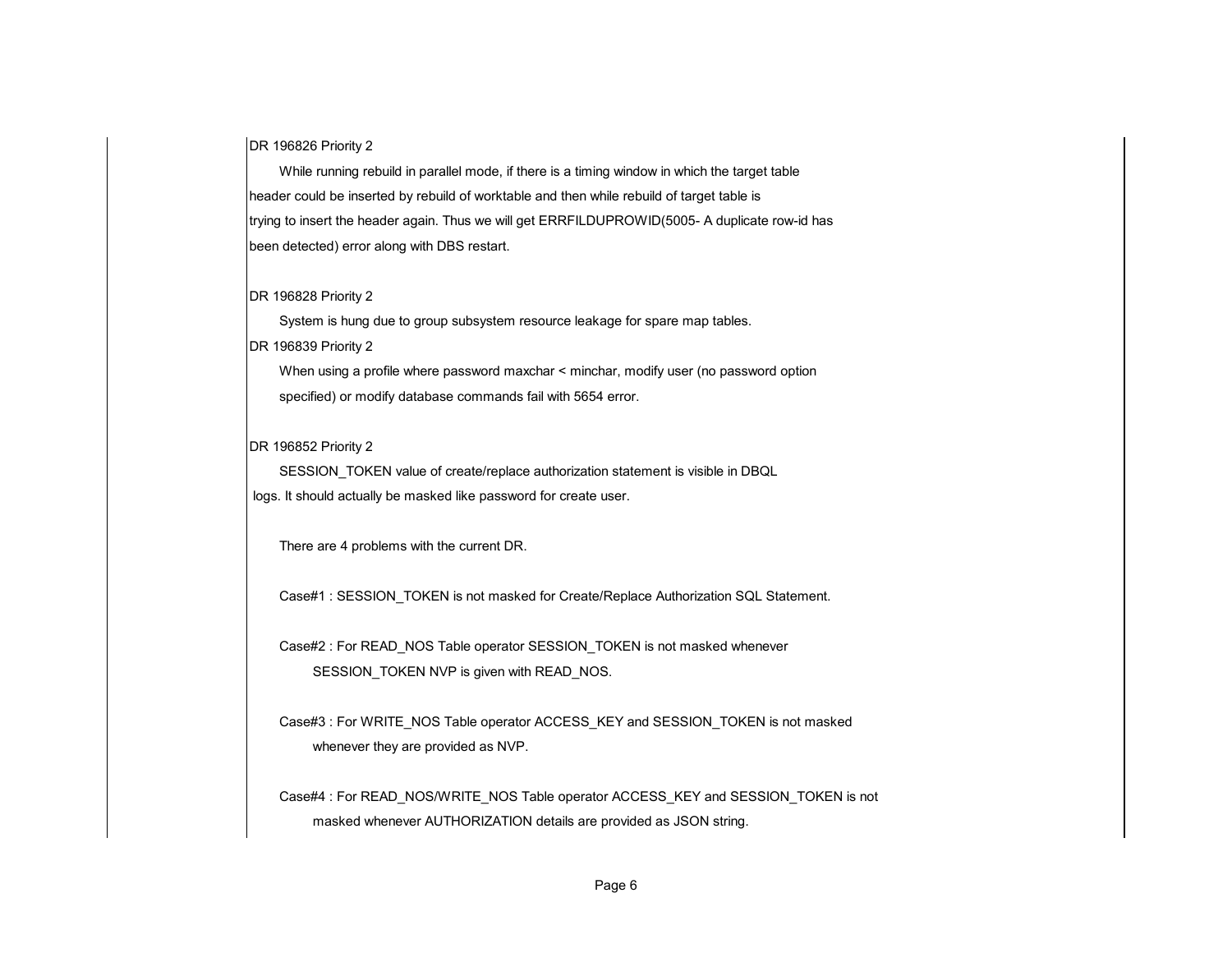#### DR 196854 Priority 2

We could see the 5016 restart, if TabHdr in mgctbhdrf5() is not initialized properly.

DR 196859 Priority 1

SQL involving

1.Join between PPI tables tables on PI-columns

2.NUSI access path for left table

3.sliding window inclusive merge join

may cause incorrect results.

#### DR 196872 Priority 2

Query failing with 3610 when Session\_token is not part of authorization.

#### DR 196874 Priority 2

Error 3704 may get for the following cases.

>> View/Macro created with foreign table operator function and subquery of

foreign table operator contains horizontal tab(\t).

>> select/execute on view/macro run for the above created view/macro.

>> system is kanji enabled and having Unicode charset.

>> view created through SQLA/JDBC .

DR 196887 Priority 1

Incorrect results or SegV may happen for select on CP table with VLC aware bulk evaluation.

DR 196892 Priority 2

GIVE query fails with Error 9932 if

1. FROM and TO are in same zone.

2. FROM Database has any child DB and in same zone

DR 196917 Priority 2

Update logback-classic-1.2.2.jar and logack-core-1.2.2.jar to 1.2.10 versions